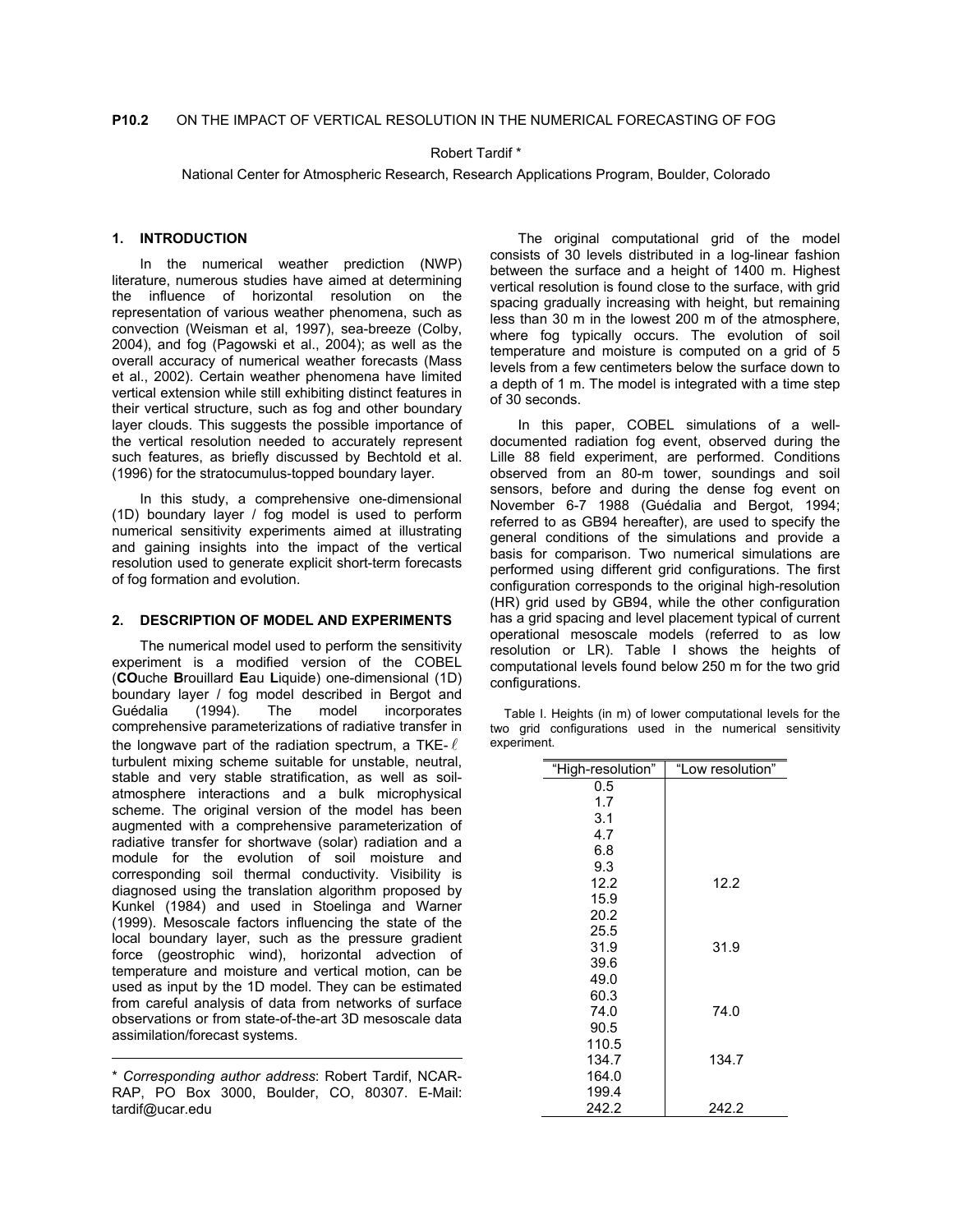All model simulations presented herein are initialized at 1500 UTC (1600 local time) on November  $6<sup>th</sup>$ , and extend out to 0700 UTC on November  $7<sup>th</sup>$ . Thus simulations represent short-term (0-16h) fog forecasts. All simulations are initialized using the same profiles, although the structure of initial profiles is somewhat degraded in the reduced resolution experiment, but still captures the main features of the boundary layer (Fig. 1). The initial wind profile is taken from the then operational PERIDOT mesoscale model at Météo-France, in order to preserve a consistency with the specified horizontal pressure force (geostrophic wind). The soil temperature profile down to 1 m is determined using measurements at the tower site, while soil moisture is chosen in order to obtain a soil thermal conductivity of 1.0 W  $K^{-1}$  m<sup>-1</sup> using the relationship proposed by Peters-Lidard et al. (1998).



Figure 1. Initial profiles of potential temperature and specific humidity used in the numerical experiments. Profiles were derived from a radiosonde launched at 1500 UTC on November  $6<sup>th</sup>$  1988 at the Lille site. Dots represent the data defining the initial profiles of the simulation performed with a low vertical resolution.

The mesoscale forcings are specified using various sources of information such as mesoscale model output and observations from a mesonet and from the tower site. For instance, the evolution of the geostrophic wind profile is derived from the PERIDOT operational forecasts, while horizontal advections are deduced from regional observations. Data from a mesonet suggests the absence of significant low-level temperature advection, while a slight moisture advection is specified in the lowest 250 m between 1800 UTC and 2400 UTC (Fig. 2) in order to obtain a more accurate growth of the fog layer when compared to observations, as in GB94. Also, an additional longwave flux is introduced at the top of the model domain, to reflect the presence of upper level clouds (Fig. 3). Values of this IR flux were determined with the aid of observed downwelling longwave radiation at the top of the Lille tower (GB94).



Figure 2. Horizontal advection of moisture introduced in the COBEL 1D simulations of fog for November 6-7 1988 near Lille, northern France.



Figure 3. Downwelling longwave flux introduced at the top of the model domain to include radiative effects related to the presence of upper clouds.

### **3. RESULTS**

Results of the numerical experiments performed with the COBEL 1D model are discussed in this section. and diagnostics of model output are examined to provide further insights into the dependence of model behavior on the grid resolution.

#### *3.1 Overall model results*

First, the temporal evolution of the near-surface visibility, as predicted by the COBEL model using the two grid configurations, is compared with measurements. Observations at the Lille tower site show a dense fog (visibility below 1000 m) forming at approximately 1800 UTC on the  $6<sup>th</sup>$  and subsequently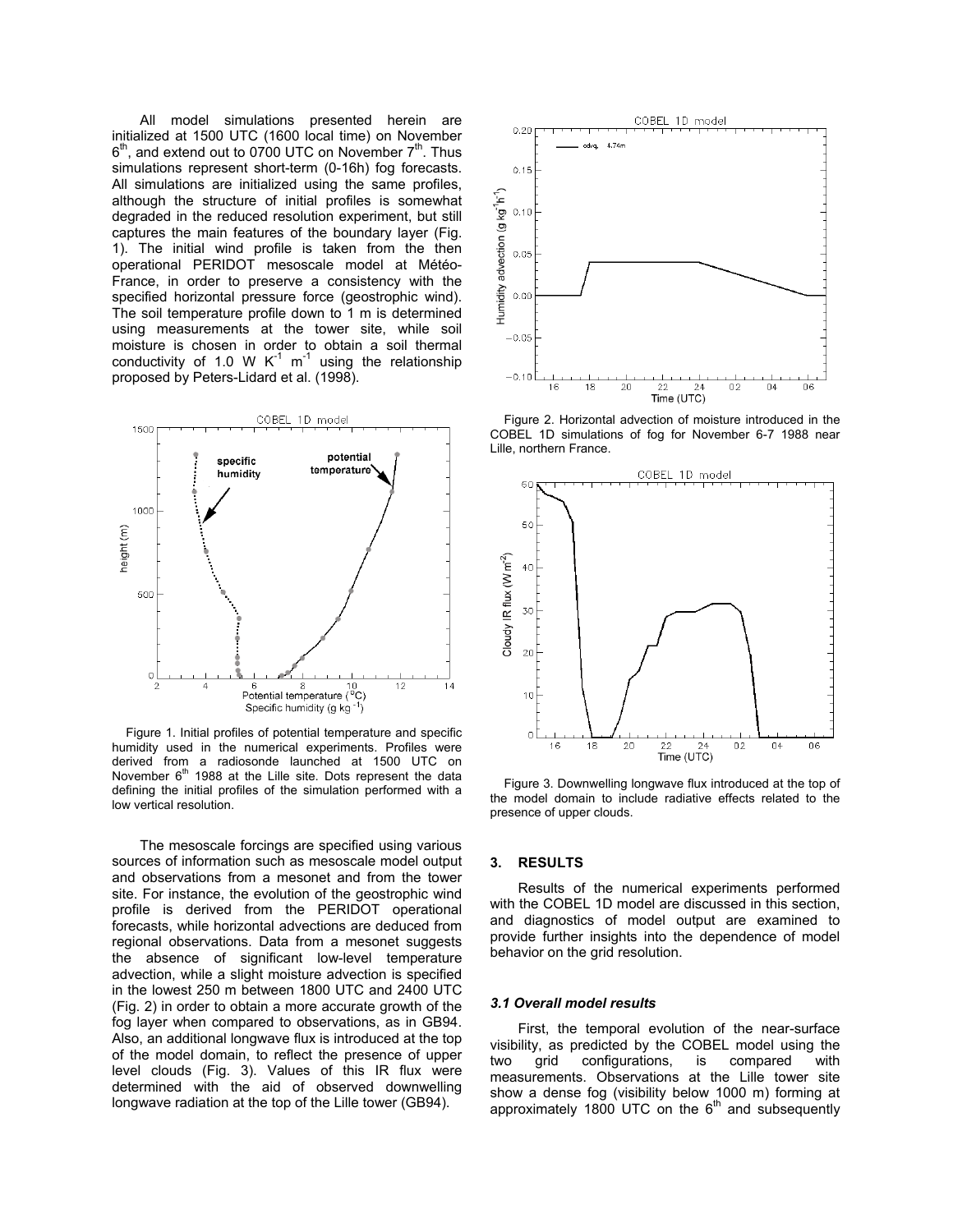experiencing oscillations until a few minutes after 1900 UTC, at which time a period of heavy fog (visibility below 400 m) begins (Fig. 4). In comparison, the visibility from the HR COBEL run is first reduced below 1000 m close to the surface (1.7 m) at 1700 UTC, while dense fog first appears at 1820 UTC at 4.7 m and just before 2000 UTC at 12.2 m. The initiation of the heavy fog period is about 1  $\frac{1}{2}$  hour too early, although the minimum visibility is reached 1 hour later than observed. For the COBEL run performed with the least number of levels, fog onset at the lowest model level (12.2 m) occurs a few minutes before 2130 UTC, 3 ½ hours later than the initial detection of fog at the site, but about 1 hour too late when compared to visibility observed at a comparable height (Fig. 5b). A general good agreement is observed between the model and observations in terms of the minimum visibility reached near the surface. Nevertheless, a slight tendency for the model to generate a fog that is too dense is observed after 0100 UTC in the two simulations.



Figure 4. Temporal evolution of visibility: Observed at 1.4 m (red), COBEL using the high-resolution grid at 1.7 m (dotted line), at 4.7 m (solid black line) and at 12.2m (dashed line); and COBEL with a low-resolution grid (lowest model level at 12.2 m) (solid green line).

Taking a look at the vertical growth of the fog layer, Fig. 5 presents time-height contours of cloud water content for the two model simulations. The early stage of the observed growth of the fog layer (until it reached the top of the 80 m tower) is shown by the dots on the figures. It is shown that a shallow ground fog characterized the first two hours of fog development. Starting at 2000 UTC, a rapid growth of the fog layer occurred, reaching 45 m in one hour. A slower upward propagation of the fog is suggested after that, with fog top reaching 80 m after about 6 hours. As discussed in GB94, it is believed that the vertical growth of the fog was influenced by a slight horizontal moisture advection on that particular night. The model run performed with



Figure 5. Time-height contour plots of cloud water content simulated with (a) a high-resolution grid, and (b) a grid spacing typical of mesoscale models. Dots indicate the observed time at which fog top reached various heights on the tower.

the high-resolution grid reproduces quite well the "ground fog" stage of the overall evolution of the fog layer, with a gradual increase in fog depth over the first two hours (Fig. 5a). The observed rapid increase in fog depth after 2000 UTC is not accurately represented, as the simulated fog layer shows a more continuous growth. Nevertheless, the observed depth of the fog layer at 0300 UTC is once again very well reproduced by the model. As shown earlier, the run performed with a low resolution is characterized by a fog onset that misses the initial very shallow ground fog. The vertical extension of the simulated fog is too shallow at 0300 UTC with fog water only present up to 32 m  $(2^{nd}$  model level). Growth beyond the top of the tower occurs about 1 hour later than observed.

Another noticeable difference between the various model simulations is how the distribution of liquid water content (LWC) evolves in time. For instance, the LWC tends to gradually increase over time and migrate towards fog top after 0200 UTC in the HR simulation (Fig. 5a). The rate of increase of the near-surface LWC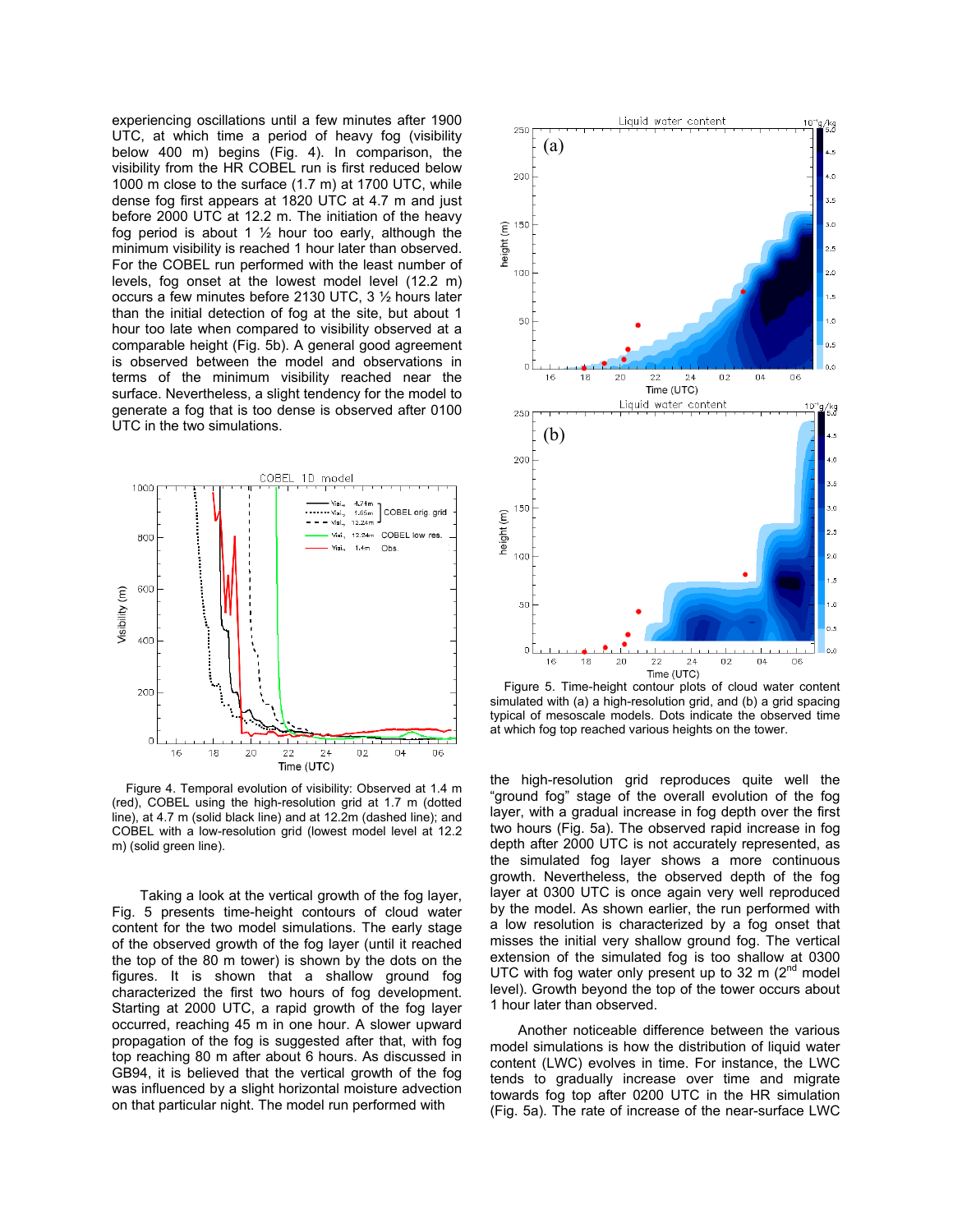is approximately 0.3 g  $kg^{-1}$  h<sup>-1</sup> until 0200 UTC, and then 0.6 g kg $^{-1}$  h $^{-1}$  over the following 2 hours (Fig. 6). Oscillations are observed, but have relatively small amplitudes. In contrast to this, results obtained from the LR simulation show a tendency to form regions of large LWC in the lower part of the fog early in its evolution, along with large amplitude oscillations. The initial large LWC in the run performed with the lowest vertical resolution occurs after a prolonged and high rate of increase in cloud water, (e.g. 1.2 g kg $^{-1}$  h $^{-1}$  during the first 3 hours of fog). After the initial increase, large amplitude oscillations are observed. Even though such variations in the water content do not translate in large changes in visibility, in this range of water contents at least, the occurrence of such oscillations are not corroborated by the observations (Fig. 4).



Figure 6. Temporal evolution of cloud water content at the lower model levels for the two simulations performed: COBEL with original grid at 1.7 m (solid line), at 4.7 m (dotted line) and at 12.2m (dashed line); and COBEL with a low resolution grid (lowest model level at 12.2 m) (solid green line).

### *3.2 Diagnostics*

As was shown in the previous section, the LR simulation suffered from deficiencies when compared to observations and to the HR simulation. One of the deficiencies was the delayed formation of fog. Reasons behind this are explored here. First, the evolution of the near-surface temperature is examined (Fig. 7). Observations near the surface show two periods of distinct cooling rates. A cooling rate of  $1^{\circ}$ C h<sup>-1</sup> takes place until about 1735 UTC, followed by 2 hours with a cooling rate twice as large. The increase in cooling occurs as upper clouds clear from over the site (Fig. 3). Fog forms during the period of enhanced cooling and becomes denser as cooling continue until 1930 UTC. Then, the temperature increases by several degrees over the next 2 hours. A second minimum is observed just past 0300 UTC, followed by another period of

warming during which temperature increases by about  $1^{\circ}$ C.

The model integrated using the HR grid reproduces well the near-surface cooling observed during the early part of the evening. But, although there is an increase in the cooling after the upper clouds cleared, the model underestimates the subsequent enhanced decrease in temperature (Fig. 7). This is likely the result of the early formation of ground fog in the simulation, thus diminishing the effect of radiative cooling of the surface. For levels located higher, and in particular the one corresponding to the lowest level in the LR run, the cooling rate is generally weaker than closer to the surface. What can be perceived as a paradox is the fog forming earlier in the simulation, even under the influence of weaker cooling than observed. This is most likely related to the evolution of the near-surface moisture. It is probable that the model underestimates the dew deposition at the surface, leading to fog forming somewhat earlier than observed. Unfortunately, reliable observations of humidity are not available, preventing the validation of this hypothesis. After the minimum temperature is reached, along with a LWC of 0.14 g  $kg<sup>-1</sup>$ , a period of warming is simulated as the fog continues its growth. The timing and amplitude of this warming is in error compared to the observations, but still shows the model is able to capture the essence of the dynamics of the foggy boundary layer.



Figure 7. Evolution of the near-surface temperature for the COBEL simulation with the HR grid at 1.7 m (solid line), at 4.7 m (dotted line) and at 12.2m (dashed line); and COBEL with a LR grid (lowest model level at 12.2 m) (solid green line). The observed temperature at 1.4 m is also shown (red line).

Comparing results from the two simulations, the temperature at the lowest model level in the LR run (12 m) exhibits a significantly slower cooling than the temperature at the corresponding height in the HR run. For instance, the 12-m temperature in the HR run is about  $0.7^{\circ}$ C cooler than in the LR run at 2000 UTC.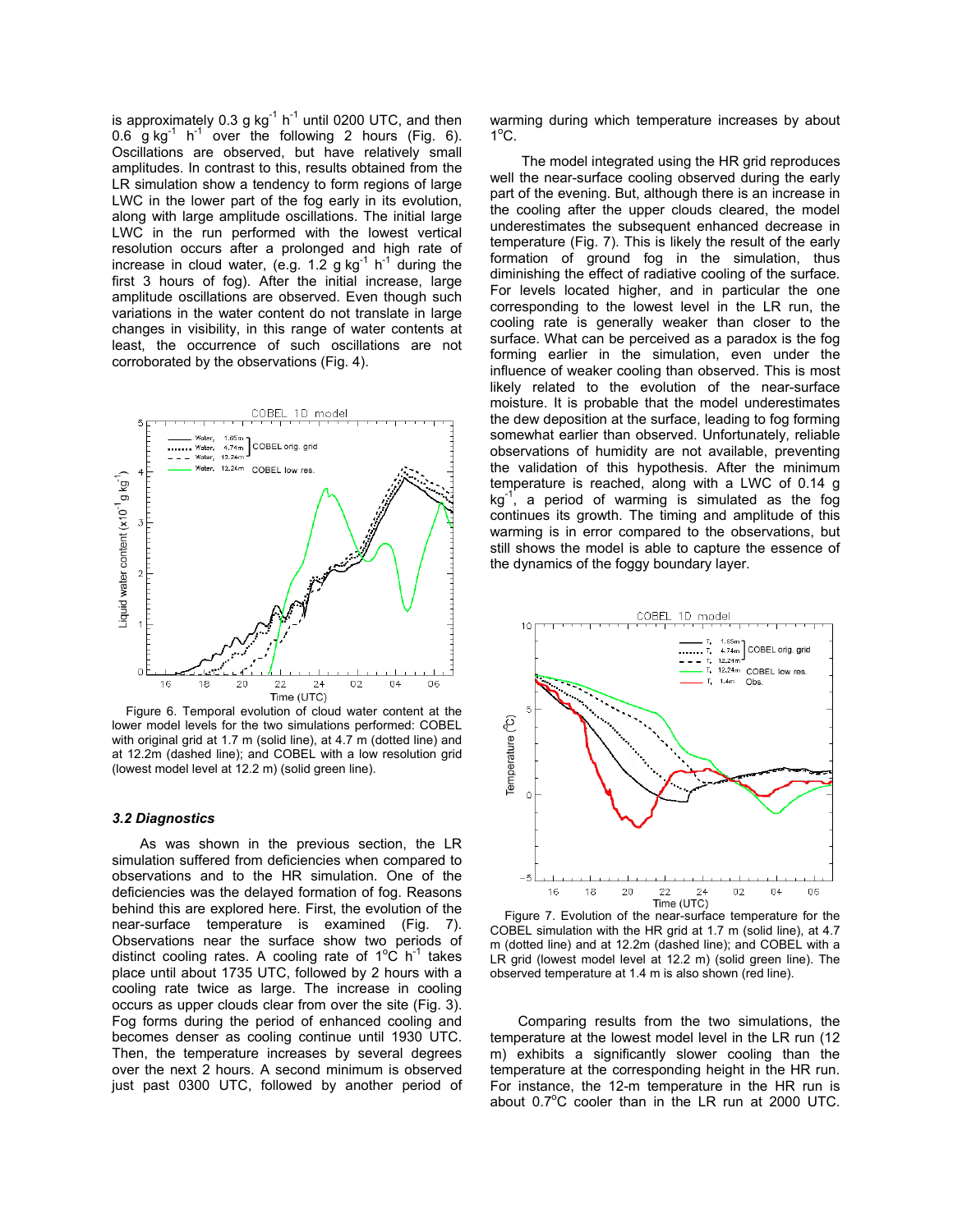Furthermore, cooling continues for much longer, past the time of the initial maximum in LWC in the LR run, with a period of warming only initiated at 0400 UTC.

Now focusing on the early evening near-surface cooling, an examination of the model-diagnosed contributions from radiative and turbulent cooling/heating rates in the surface layer indicate the overall cooling is dominated by the divergence of radiative fluxes for this case. Such a behavior is in agreement with results presented by Ha and Mahrt (2003) for nocturnal boundary layers characterized by light winds, as is the case here. The near-surface profiles of the radiative heating rate calculated using the simulations' initial temperature and moisture profiles are shown in Fig. 8. The lack of resolution of the LR grid close to the surface not only leads to an underestimation of the cooling at the lowest model level (12 m), but also to an inability at capturing the early evening maximum cooling adjacent to the surface. Errors with such a magnitude are in agreement with the study of Räisanen (1996). The heating rates calculated on the LR grid only partially capture the slightly larger cooling in the 10 - 50 m layer, and entirely miss the fine scale structure of the low-level cooling maximum present in the calculated radiative cooling on the HR grid. In contrast, good agreement exists for values found above 60 m. Similar results were obtained throughout the evolution of the early evening boundary layer (not shown).



Figure 8. Profiles of radiative heating rates in the lowest 100 m, at 1500 UTC, for the two COBEL simulations: high- (black line) and low- (green line) vertical resolutions.

As was previously pointed out, the temporal evolution of LWC near the surface is quite different between the two COBEL simulations. The LR simulation exhibits a large LWC near the surface which is not present in the HR simulation. The large LWC is the result of a positive feedback between biases in the LWC transport terms and production terms, leading to the significantly larger rate of increase in the LWC seen in

Fig. 6. The equation describing the evolution of LWC  $(q_i)$  is written as:

$$
\frac{\partial q_i}{\partial t} = C + \frac{\partial G}{\partial z} - \frac{\partial w q_i}{\partial z},\tag{1}
$$

where  $q_i$  is the liquid water mixing ratio, C is the condensation/evaporation of water, G is the sedimentation flux and  $w^{'}$ is the turbulent flux of water. The two latter terms can be considered as transport contributions. Within COBEL, the gravitational sedimentation flux is parameterized as

$$
G = v_i \cdot q_i \,, \tag{2}
$$

with  $v_i$  (sedimentation velocity) taken as a constant ( $v_i$  = 1.6 cm  $s^{-1}$ ), and the turbulent flux is parameterized as

$$
\overline{wq_i} = -c \cdot \ell \cdot \sqrt{e} \cdot \frac{\partial q_i}{\partial z},
$$
 (3)

where  $c$  is a constant,  $\ell$  is a stability dependent mixing length and *e* is the turbulence kinetic energy. The individual contributions from the transport terms are evaluated from model output at 2148 UTC, a time at which the LWC at 12 m is nearly equal in both simulations (Fig. 6). Results indicate the contributions within the LR simulation are much smaller than compared to the results from the HR simulation. Ratios of contributions from the LR to HR simulations are 48% for the sedimentation and 64% for the turbulent transport terms (see Table II). This shows that condensed water is transported away at a significantly slower rate in the LR simulation than in the HR simulation. The resulting excess water in the LR run then feeds back onto the radiative fluxes, leading to an enhanced radiative cooling rate at fog top, which in turn leads to an even greater production of fog water. This is illustrated in Fig. 8, where a comparison of profiles of the individual contributions to the evolution of potential temperature is shown. Values were estimated at 2224 UTC, 36 minutes after the LWC at 12 m was equal in both simulations. During this time period, the LWC increased in the LR simulation to become about twice as large as in the HR simulation. This time also corresponds to the middle of a period of enhanced cooling in the LR simulation (Fig. 7). It is shown that by that time, the radiative cooling is much larger in the LR model run (70% larger than in the HR run). Also, the turbulent downward mixing of warm air from above leads to a warming that partially counteracts the radiative cooling. Although this contribution is also larger in the LR run, its counteracting effect is not as important as in the HR run. Thus, the combined effects of enhanced radiative cooling and underestimated warming by turbulent fluxes lead to an overall larger cooling rate and a greater production of water. Evidence of this is provided by the larger amount of latent heat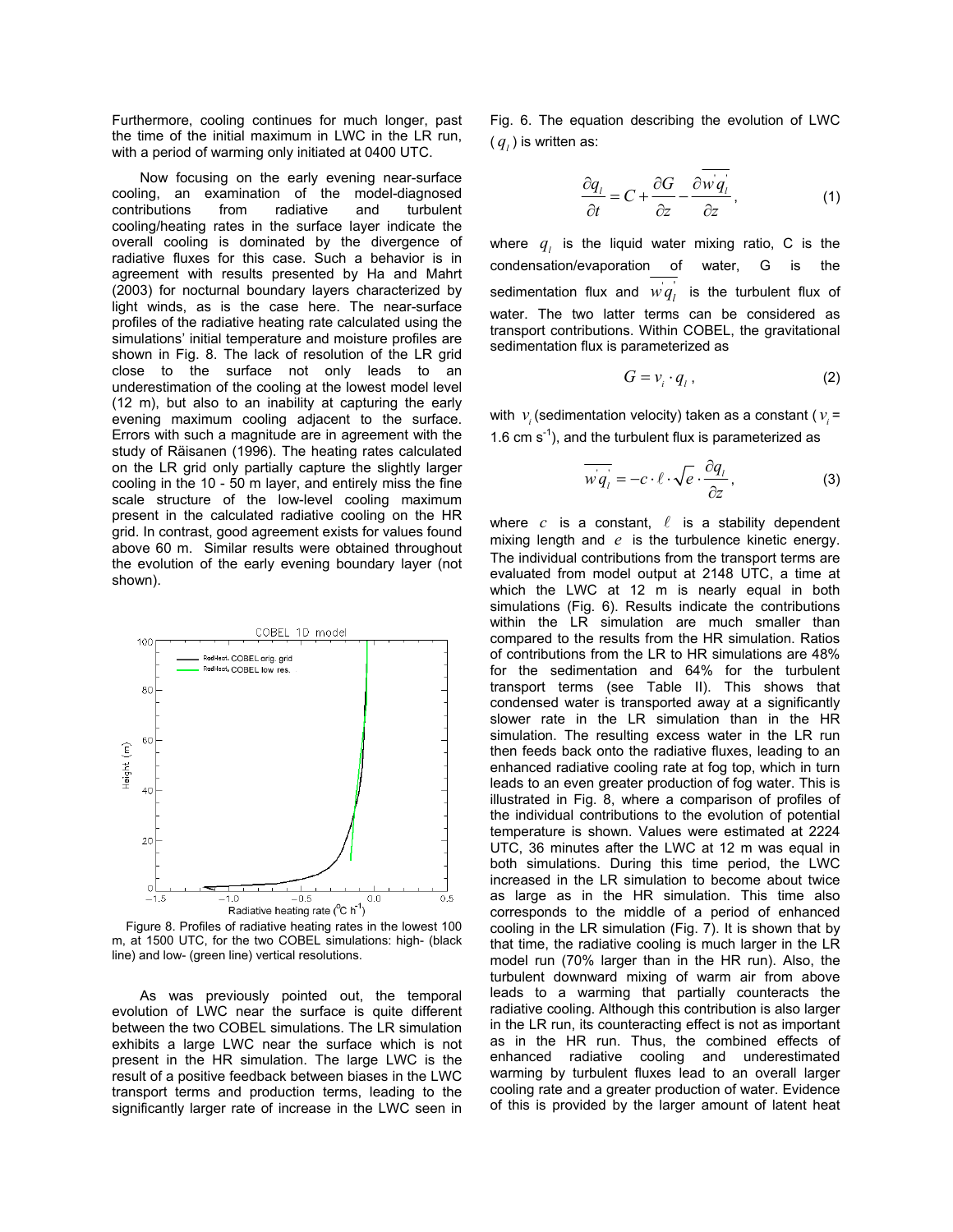released within the fog layer in the LR run (Fig. 9). This subtle interplay of processes leads to the maximum LWC found near the surface in the LR model simulation.

Table II. Diagnosed contributions to the evolution of fog water content from the divergence of the sedimentation flux and the divergence of the turbulent flux. Estimates are obtained from model output at 2148 UTC in both (high and low resolution) simulations, for the model level at 12.2 m.

| h <sup>-1</sup><br>Term (g $kg^{-1}$ | "High-resolution" | "Low resolution" |
|--------------------------------------|-------------------|------------------|
| OΖ                                   | $-0.44$           | $-0.21$          |
|                                      | $-0.0011$         | $-0.0007$        |



Figure 9. Profiles of contributions to the evolution of potential temperature, diagnosed in the COBEL high-resolution (black) and low-resolution (green) simulations, at 2224 UTC. Contributions are the divergence of net radiation (solid lines), divergence of turbulent heat fluxes (dashed lines) and latent heat (dotted lines).

# **4. SUMMARY AND CONCLUSIONS**

A numerical sensitivity experiment involving the formation and early evolution of a well-documented radiation fog event was performed using the comprehensive COBEL 1D boundary layer / fog model. Model simulations were performed with two different grid configurations, one characterized by a very highresolution (HR) near the surface and another one with a lower resolution (LR) grid, typical of those used in current mesoscale forecast models. Thus, both simulations were performed with an identical set of physical parameterizations and model numerics. Initial conditions were essentially the same, except for some degradation in resolution of the profiles used for the LR simulation. Mesoscale forcings (geostrophic wind and

horizontal moisture advection) were also identical in both models runs.

A comparison of model output from both simulations indicated sensitivity to the vertical resolution. Results from the LR simulation were fairly realistic; however the simulation also showed some deficiencies. In particular, it lacked the desired accuracy in the context of very short-range fog forecasts, as the predicted fog onset occurred noticeably later than observed. A careful examination of model diagnostics suggested that high vertical resolution is required to realistically represent the fine-scale vertical structure and magnitude of the early evening clear-air radiative cooling in the first few meters of the atmosphere, and thus obtain more accurate forecasts of radiation fog onset.

The representation of the overall evolution of the fog layer was also examined. It was found that significant differences in the evolution of the LWC existed between the two simulations. A large maximum in the LWC was generated close to the surface in the LR simulation, while a more gradual increase occurred in the HR simulation. The high rate of increase in LWC resulted from a positive feedback between the underestimation of the transport of LWC and increased radiative cooling.

Given the assumptions and parameterizations used in the COBEL model, it is concluded that the accurate representation of physical processes occurring during the evening transition of the atmospheric boundary layer is of critical importance to the accuracy of very shortterm forecasts of fog onset. Results suggest that high vertical resolution is required for the explicit representation of small-scale features found in the clearsky nocturnal boundary layer as well as in the foggy boundary layer. As such, the profiles of radiative cooling rates and the LWC transport terms were found to be sensitive to the grid resolution. This underlines the need of using high vertical resolution in order to estimate local vertical gradients, found over a few meters only, in order to explicitly represent the mechanisms and interactions determining the evolution of the foggy boundary layer. If high resolution is not possible due to limited computational resources, suitable representations of the subgrid-scale distribution of fog water and associated parameterization of the turbulent flux of water, similar to Bechtold et al. (1992) but adapted to the various stability regimes of the foggy boundary layer should be developed in order to achieve a better performance in the numerical forecasting of fog. The same attention should be put on the parameterization of the sedimentation flux of fog water, as well as on the representation of the radiative effects associated with subgrid-scale features in the clear and cloudy boundary layers.